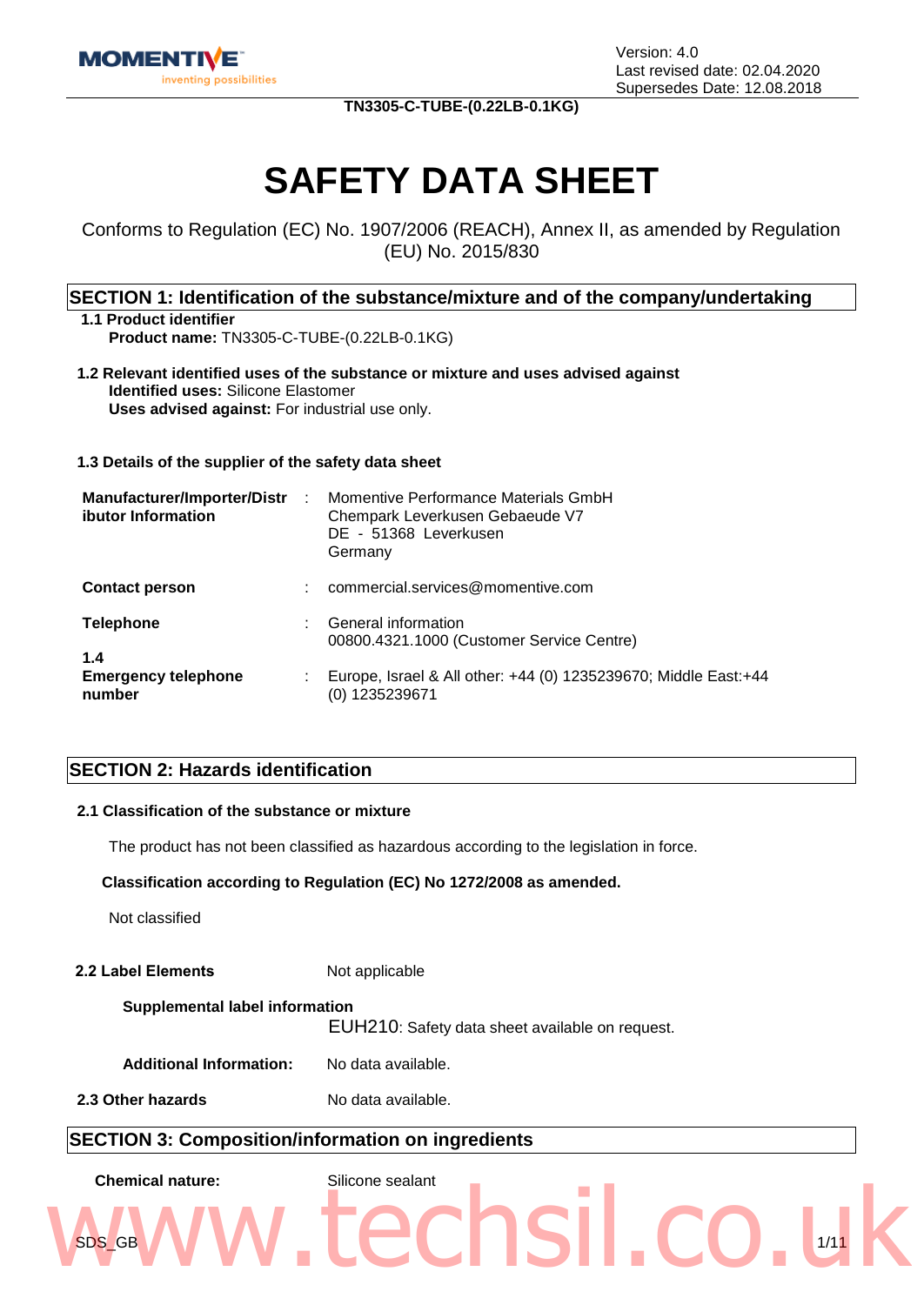**MOMENT** inventing possibilities Version: 4.0 Last revised date: 02.04.2020 Supersedes Date: 12.08.2018

#### **TN3305-C-TUBE-(0.22LB-0.1KG)**

#### **3.2 Mixtures**

**General information:** No data available.

| Chemical name Concentration CAS-No.                    |            |            | IEC No.   | <b>IREACH</b><br><b>Registration</b><br>INo. | <b>IM-Factor:</b>     | <b>Notes</b> |
|--------------------------------------------------------|------------|------------|-----------|----------------------------------------------|-----------------------|--------------|
| Titanium,<br>Bis(ethyl<br>acetoacetato)-<br>dispropoxy | 1 - $<$ 5% | 27858-32-8 | 248-697-2 | No data<br>available.                        | No data<br>available. |              |

\* All concentrations are percent by weight unless ingredient is a gas. Gas concentrations are in percent by volume.

# # This substance has workplace exposure limit(s).

PBT: persistent, bioaccumulative and toxic substance.

vPvB: very persistent and very bioaccumulative substance.

#### **Classification**

| <b>Chemical name</b>      | <b>Classification</b>                                     | <b>Notes</b> |
|---------------------------|-----------------------------------------------------------|--------------|
| Titanium, Bis(ethyl       | Flam. Liq.: 3: H226; Eye Dam.: 2: H319; STOT SE: 3: H336; |              |
| acetoacetato)-diispropoxy |                                                           |              |

CLP: Regulation No. 1272/2008.

#### **SECTION 4: First aid measures**

#### **4.1 Description of first aid measures**

**Inhalation:** Move into fresh air and keep at rest. Get medical attention if symptoms occur. **Eye contact:** Rinse the eye with water immediately. If eye irritation persists: Get medical advice/attention. **Skin Contact:** After contact with skin, remove product mechanically. Wash area with soap and water. Ingestion: **Ingestion:** If swallowed, do NOT induce vomiting. Give a glass of water. Rinse mouth. Consult a physician for specific advice. **4.2 Most important symptoms and effects, both acute and delayed:** Product may hydrolyse upon contact with body fluids in the gastrointestinal tract to produce additional methanol; therefore, consider the signs/symptoms of methanol poisoning and also observe the known latency period of several days! **4.3 Indication of any immediate medical attention and special treatment needed Hazards:** No data available. **Treatment:** If swallowed, do NOT induce vomiting. Give a glass of water. If swallowed, rinse mouth with water (only if the person is conscious). Product may

 $SDS_GGB$  and  $N$  and  $N$  and  $N$  and  $N$  and  $N$  and  $N$  and  $N$  and  $N$  and  $N$  and  $N$  and  $N$  and  $N$  and  $N$  and  $N$  and  $N$  and  $N$  and  $N$  and  $N$  and  $N$  and  $N$  and  $N$  and  $N$  and  $N$  and  $N$  and  $N$  and  $N$  and  $N$ 

hydrolyze upon contact with body fluids in the gastrointestinal tract to produce additional methanol. The potential for toxic effects due to methanol formation (eye damage and blindness, metabolic acidosis, dizziness and drowsiness, fetal toxicity, and liver, kidney, and heart muscle damage) should be recognized.

# **SECTION 5: Firefighting measures** SECTION 5: Firefighting measures<br>
SDS\_GB<br>
W.CCCISI.CO.U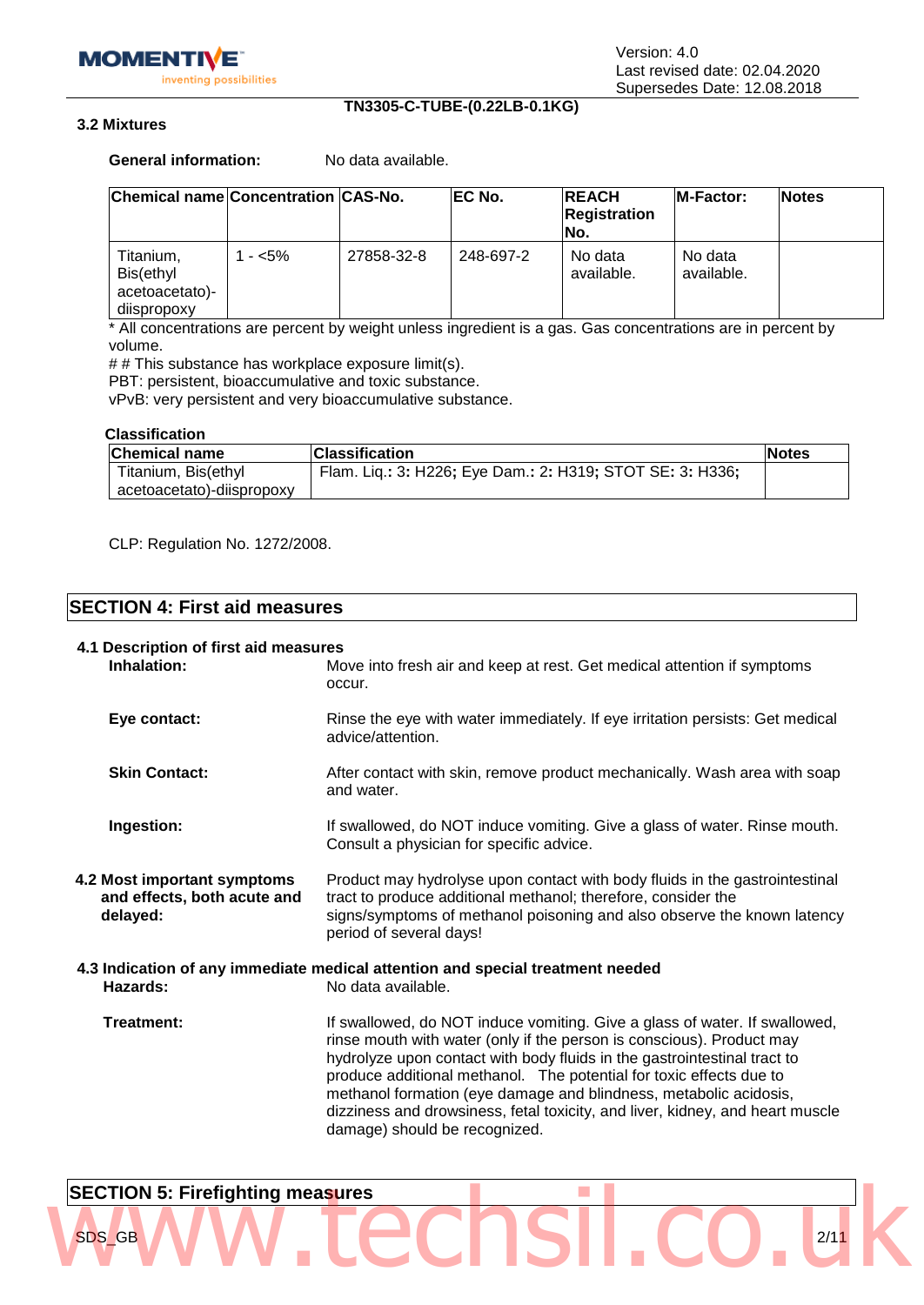| <b>MOMENTIVE</b>                                                           | Version: 4.0                                                                                                                                                                                                                                                                                    |
|----------------------------------------------------------------------------|-------------------------------------------------------------------------------------------------------------------------------------------------------------------------------------------------------------------------------------------------------------------------------------------------|
|                                                                            | Last revised date: 02.04.2020                                                                                                                                                                                                                                                                   |
| inventing possibilities                                                    | Supersedes Date: 12.08.2018                                                                                                                                                                                                                                                                     |
|                                                                            | TN3305-C-TUBE-(0.22LB-0.1KG)                                                                                                                                                                                                                                                                    |
| <b>General Fire Hazards:</b>                                               | Prevent runoff from fire control or dilution from entering streams, sewers, or<br>drinking water supply.                                                                                                                                                                                        |
| 5.1 Extinguishing media<br><b>Suitable extinguishing</b><br>media:         | All standard extinguishing agents are suitable.                                                                                                                                                                                                                                                 |
| <b>Unsuitable extinguishing</b><br>media:                                  | Do not use water jet as an extinguisher, as this will spread the fire.                                                                                                                                                                                                                          |
| 5.2 Special hazards arising<br>from the substance or<br>mixture:           | Reacts with water liberating small amounts of methanol. In case of fire,<br>carbon monoxide and carbon dioxide may be formed. Measurements at<br>temperatures above 150°C in presence of air (oxygen) have shown that<br>small amounts of formaldehyde are formed due to oxidative degradation. |
| 5.3 Advice for firefighters<br><b>Special fire fighting</b><br>procedures: | Product may charge electrostatically during pouring or filling. Take<br>precautionary measures against static discharges. Keep away from sources<br>of ignition - No smoking.                                                                                                                   |
| <b>Special protective</b><br>equipment for fire-fighters:                  | Use standard firefighting procedures and consider the hazards of other<br>involved materials. Self-contained breathing apparatus.                                                                                                                                                               |

### **SECTION 6: Accidental release measures**

| 6.1 Personal precautions,<br>protective equipment and<br>emergency procedures: | Provide adequate ventilation. Use personal protective equipment. Keep<br>container tightly closed and in a well-ventilated place. Caution:<br>Contaminated surfaces may be slippery. |
|--------------------------------------------------------------------------------|--------------------------------------------------------------------------------------------------------------------------------------------------------------------------------------|
| <b>6.2 Environmental Precautions:</b>                                          | Prevent runoff from entering drains, sewers, or streams.                                                                                                                             |
| 6.3 Methods and material for<br>containment and cleaning<br>up:                | Use mechanical handling equipment. Shovel up and place in a container for<br>salvage or disposal.                                                                                    |
| 6.4 Reference to other<br>sections:                                            | Remove sources of ignition.                                                                                                                                                          |

# **SECTION 7: Handling and storage:**

| 7.1 Precautions for safe<br>handling:                                   | Methanol is formed during processing. Wear appropriate personal<br>protective equipment.                                                                                   |
|-------------------------------------------------------------------------|----------------------------------------------------------------------------------------------------------------------------------------------------------------------------|
| <b>Storage conditions:</b>                                              | Keep away from sources of ignition - No smoking. Store in original<br>container.                                                                                           |
| 7.2 Conditions for safe storage,<br>including any<br>incompatibilities: | Store in original tightly closed container. Keep in a cool, ventilated location<br>far from heat source and flame Keep away from food, drink and animal<br>feeding stuffs. |
| <b>Storage Stability:</b>                                               | Material is stable under normal conditions.                                                                                                                                |
| 7.3 Specific end use(s):                                                | No data available.                                                                                                                                                         |

### **SECTION 8: Exposure controls/personal protection**

#### **8.1 Control Parameters Occupational Exposure Limits**

None of the components have assigned exposure limits.

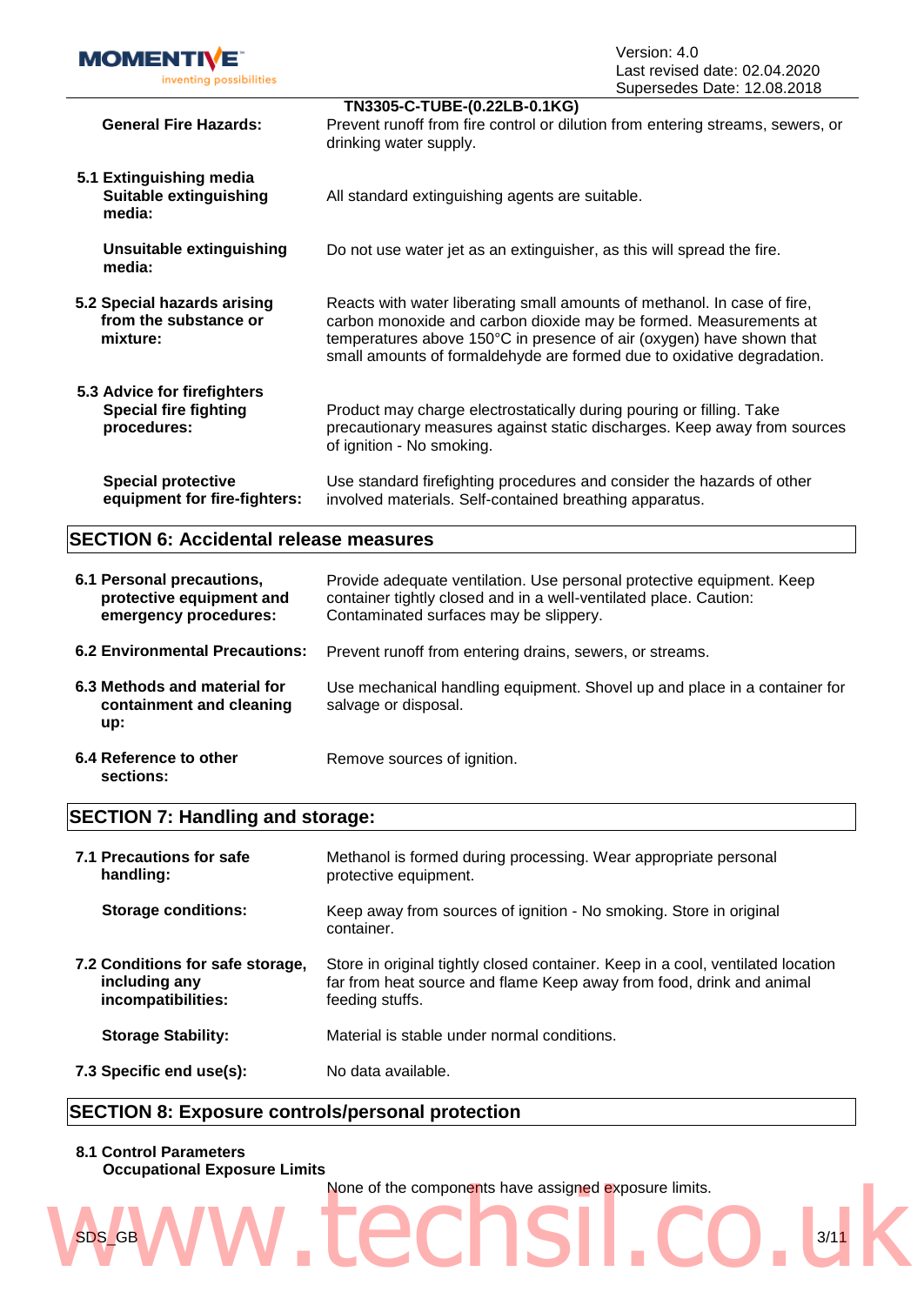| <b>MOMENTIVE</b>        |  |
|-------------------------|--|
| inventing possibilities |  |

|                                                                             | Supersedes Date: 12.08.2018                                                                                                          |
|-----------------------------------------------------------------------------|--------------------------------------------------------------------------------------------------------------------------------------|
|                                                                             | TN3305-C-TUBE-(0.22LB-0.1KG)                                                                                                         |
| <b>Biological Limit Values</b>                                              | None.                                                                                                                                |
| 8.2 Exposure controls<br><b>Appropriate Engineering</b><br><b>Controls:</b> | Eye wash facilities and emergency shower must be available when<br>handling this product. Observe good industrial hygiene practices. |
|                                                                             | Individual protection measures, such as personal protective equipment                                                                |
| <b>General information:</b>                                                 | Wear suitable gloves and eye/face protection.                                                                                        |
| <b>Eye/face protection:</b>                                                 | Safety glasses with side-shields conforming to EN166                                                                                 |
| <b>Skin protection</b><br><b>Hand Protection:</b>                           | Advice: There is no risk to health due to contact with the chemical. Use<br>hand protection to prevent mechanically injuries.        |
| Other:                                                                      | Wear suitable protective clothing and eye/face protection. Wear suitable<br>protective clothing.                                     |
| <b>Respiratory Protection:</b>                                              | In case of insufficient ventilation, wear suitable respiratory equipment.<br>Respiratory protection mask with Filtertype ABEK        |
| <b>Hygiene measures:</b>                                                    | Avoid contact with eyes, skin, and clothing. Wash hands after handling.<br>When using do not eat or drink.                           |
| <b>Environmental exposure</b><br>controls:                                  | No data available.                                                                                                                   |

# **SECTION 9: Physical and chemical properties**

#### **9.1 Information on basic physical and chemical properties**

| Appearance                                  |                              |
|---------------------------------------------|------------------------------|
| <b>Physical state:</b>                      | liquid                       |
| Form:                                       | Paste                        |
| Color:                                      | Colorless                    |
| Odor:                                       | Faint                        |
| <b>Odor Threshold:</b>                      | No data available.           |
| pH:                                         | No data available.           |
| <b>Freezing point:</b>                      | No data available.           |
| <b>Boiling Point:</b>                       | No data available.           |
| <b>Flash Point:</b>                         | $> 93.3$ °C (estimated)      |
| <b>Evaporation Rate:</b>                    | No data available.           |
| Flammability (solid, gas):                  | No data available.           |
| Flammability Limit - Upper (%):             | No data available.           |
| Flammability Limit - Lower (%):             | No data available.           |
| Vapor pressure:                             | No data available.           |
| Vapor density (air=1):                      | No data available.           |
| Density:                                    | 1,03 g/cm3 (23 $^{\circ}$ C) |
| <b>Relative density:</b>                    | No data available.           |
| Solubility(ies)                             |                              |
| <b>Solubility in Water:</b>                 | Insoluble                    |
| Solubility (other):                         | No data available.           |
| Partition coefficient (n-octanol/water) Log | No data available.           |
| Pow:<br>SDS_GB                              | 4/11                         |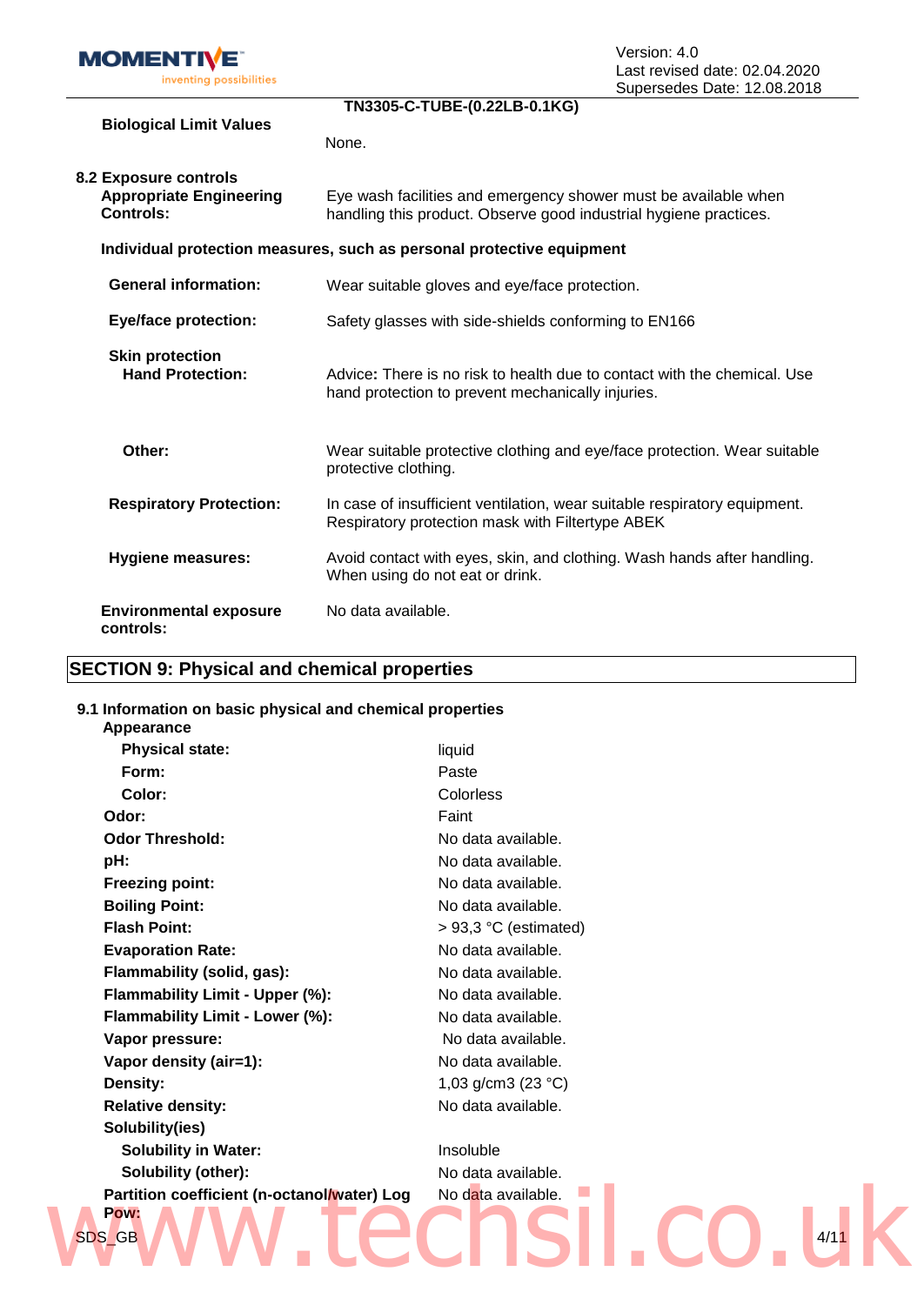

#### **TN3305-C-TUBE-(0.22LB-0.1KG)**

**Autoignition Temperature:** No data available. SADT: No data available. **Viscosity, dynamic:** 50.000 mPa·s (23 °C) **Viscosity, kinematic:**  $>$  20,5 mm2/s (40 °C) **Explosive properties:** No data available. **Oxidizing properties:** No data available.

**Decomposition Temperature:** No decomposition if stored and applied as directed.

**9.2 Other information**

No data available.

#### **SECTION 10: Stability and reactivity**

| <b>10.1 Reactivity:</b>                                 | Material is stable under normal conditions.                                                                                                                                                                                           |
|---------------------------------------------------------|---------------------------------------------------------------------------------------------------------------------------------------------------------------------------------------------------------------------------------------|
| <b>10.2 Chemical Stability:</b>                         | Material is stable under normal conditions.                                                                                                                                                                                           |
| 10.3 Possibility of hazardous<br>reactions:             | Hazardous polymerization does not occur. Avoid contact with: Moisture.                                                                                                                                                                |
| 10.4 Conditions to avoid:                               | Keep away from heat, sparks and open flame.                                                                                                                                                                                           |
| 10.5 Incompatible Materials:                            | Moisture. Strong Acids, Strong Bases                                                                                                                                                                                                  |
| <b>10.6 Hazardous Decomposition</b><br><b>Products:</b> | Carbon oxides Oxides of silicon. Generates methanol during cure.<br>Measurements at temperatures above 150°C in presence of air (oxygen)<br>have shown that small amounts of formaldehyde are formed due to<br>oxidative degradation. |

#### **SECTION 11: Toxicological information**

| <b>General information:</b>                             | In serious cases absorption of methanol in the body may lead to damage to<br>the eyesight. |
|---------------------------------------------------------|--------------------------------------------------------------------------------------------|
| Information on likely routes of exposure<br>Inhalation: | No data available.                                                                         |
| Ingestion:                                              | No data available.                                                                         |
| <b>Skin Contact:</b>                                    | No data available.                                                                         |
| Eye contact:                                            | No data available.                                                                         |

#### **11.1 Information on toxicological effects**

**Specified substance(s)** Titanium, Bis(ethyl acetoacetato)-

#### **Acute toxicity**

| Oral<br>Product:<br>Specified substance(s)<br>Titanium, Bis(ethyl<br>acetoacetato)-<br>dispropoxy | Not classified for acute toxicity based on available data.<br>No data available. |
|---------------------------------------------------------------------------------------------------|----------------------------------------------------------------------------------|
| Dermal<br><b>Product:</b>                                                                         | Not classified for acute toxicity based on available data.                       |

 $SDS_GGB$  and  $N$  and  $N$  is the set of  $S/11$ 

No data available. Titanium, Bis(ethyl No data available.<br>
SDS\_GB<br>
WWW.TECCISI CO.U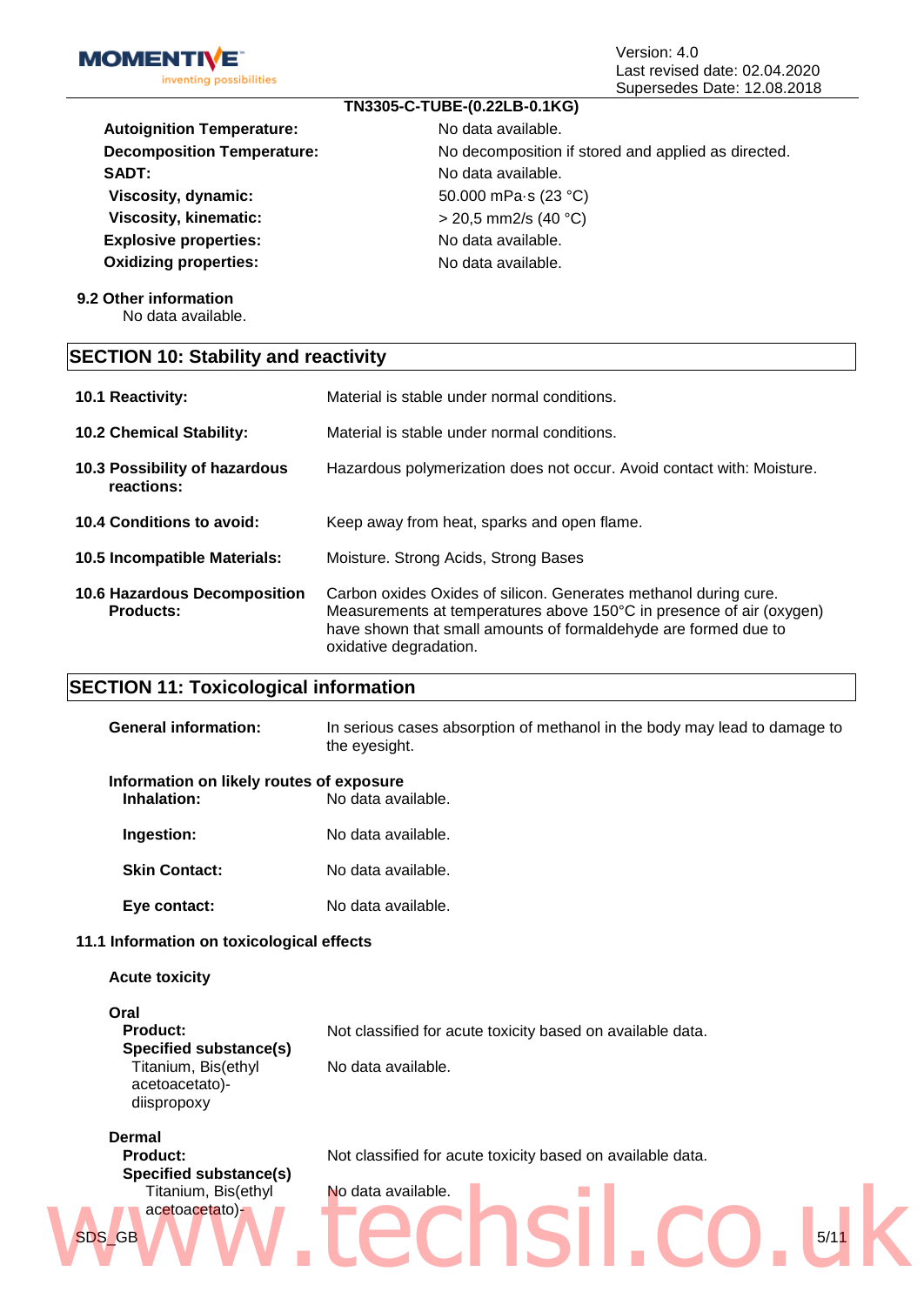**MOMENTIVE** 

inventing possibilities

### **TN3305-C-TUBE-(0.22LB-0.1KG)**

| diispropoxy                                                                                                                                                     |                                                            |
|-----------------------------------------------------------------------------------------------------------------------------------------------------------------|------------------------------------------------------------|
| <b>Inhalation</b><br><b>Product:</b>                                                                                                                            | Not classified for acute toxicity based on available data. |
| <b>Specified substance(s)</b><br>Titanium, Bis(ethyl<br>acetoacetato)-<br>diispropoxy                                                                           | No data available.                                         |
| <b>Repeated dose toxicity</b><br><b>Product:</b><br><b>Specified substance(s)</b><br>Titanium, Bis(ethyl<br>acetoacetato)-<br>diispropoxy                       | No data available.<br>No data available.                   |
| <b>Skin Corrosion/Irritation:</b><br><b>Product:</b>                                                                                                            | No data available.                                         |
| <b>Specified substance(s)</b><br>Titanium, Bis(ethyl<br>acetoacetato)-<br>diispropoxy                                                                           | No data available.                                         |
| <b>Serious Eye Damage/Eye</b><br><b>Irritation:</b><br><b>Product:</b><br><b>Specified substance(s)</b><br>Titanium, Bis(ethyl<br>acetoacetato)-<br>diispropoxy | No data available.<br>No data available.                   |
| <b>Respiratory or Skin</b><br><b>Sensitization:</b><br><b>Product:</b>                                                                                          | No data available.                                         |
| <b>Specified substance(s)</b><br>Titanium, Bis(ethyl<br>acetoacetato)-<br>diispropoxy                                                                           | No data available.                                         |
| <b>Germ Cell Mutagenicity</b>                                                                                                                                   |                                                            |
| In vitro<br><b>Product:</b>                                                                                                                                     | No data available.                                         |
| <b>Specified substance(s)</b><br>Titanium, Bis(ethyl<br>acetoacetato)-diispropoxy                                                                               | No data available.                                         |
| In vivo<br><b>Product:</b>                                                                                                                                      | No data available.                                         |
| <b>Specified substance(s)</b><br>Titanium, Bis(ethyl<br>acetoacetato)-diispropoxy                                                                               | No data available.                                         |
| Carcinogenicity<br><b>Product:</b>                                                                                                                              | No data available.                                         |
| <b>Specified substance(s)</b><br>SDS_GB                                                                                                                         | 6/11                                                       |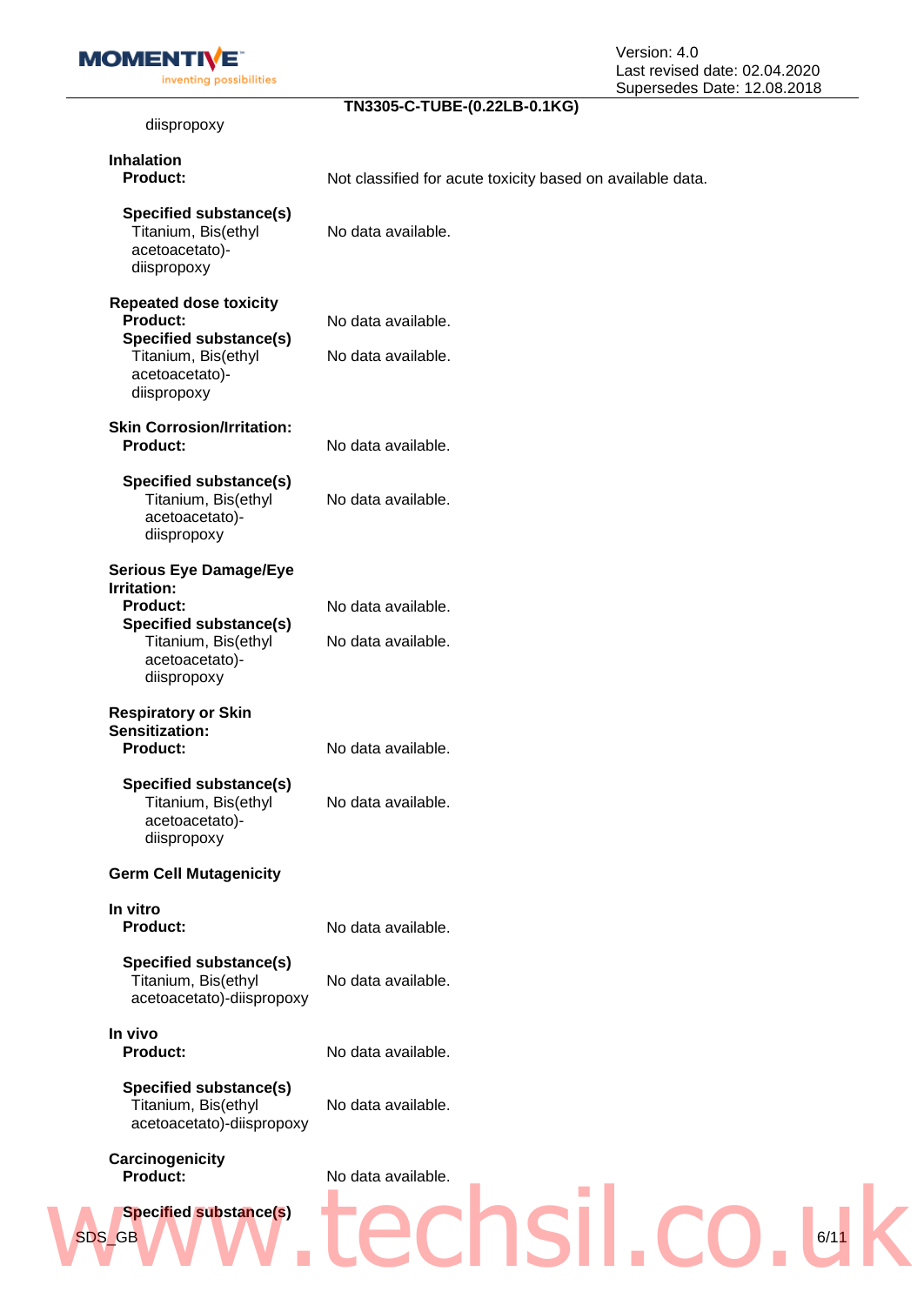**MOMENTIVE** inventing possibilities

| Titanium, Bis(ethyl<br>acetoacetato)-diispropoxy                             | TN3305-C-TUBE-(0.22LB-0.1KG)<br>No data available. |
|------------------------------------------------------------------------------|----------------------------------------------------|
| <b>Reproductive toxicity</b><br><b>Product:</b>                              | No data available.                                 |
| Specified substance(s)<br>Titanium, Bis(ethyl<br>acetoacetato)-diispropoxy   | No data available.                                 |
| <b>Specific Target Organ Toxicity - Single Exposure</b><br>Product:          | No data available.                                 |
| Specified substance(s)<br>Titanium, Bis(ethyl<br>acetoacetato)-diispropoxy   | No data available.                                 |
| <b>Specific Target Organ Toxicity - Repeated Exposure</b><br><b>Product:</b> | No data available.                                 |
| Specified substance(s)<br>Titanium, Bis(ethyl<br>acetoacetato)-diispropoxy   | No data available.                                 |
| <b>Aspiration Hazard</b><br><b>Product:</b>                                  | No data available.                                 |
| Specified substance(s)<br>Titanium, Bis(ethyl<br>acetoacetato)-diispropoxy   | No data available.                                 |
| Other effects:                                                               | No data available.                                 |

# **SECTION 12: Ecological information**

#### **12.1 Toxicity**

| <b>Acute toxicity</b>                                                                 |                    |  |
|---------------------------------------------------------------------------------------|--------------------|--|
| <b>Fish</b><br><b>Product:</b>                                                        | No data available. |  |
| Specified substance(s)<br>Titanium, Bis(ethyl<br>acetoacetato)-<br>diispropoxy        | No data available. |  |
| <b>Aquatic Invertebrates</b><br><b>Product:</b>                                       | No data available. |  |
| <b>Specified substance(s)</b><br>Titanium, Bis(ethyl<br>acetoacetato)-<br>diispropoxy | No data available. |  |
| <b>Chronic Toxicity</b>                                                               |                    |  |
| <b>Fish</b><br><b>Product:</b>                                                        | No data available. |  |
| <b>Specified substance(s)</b><br>SDS_GB                                               | 7/11               |  |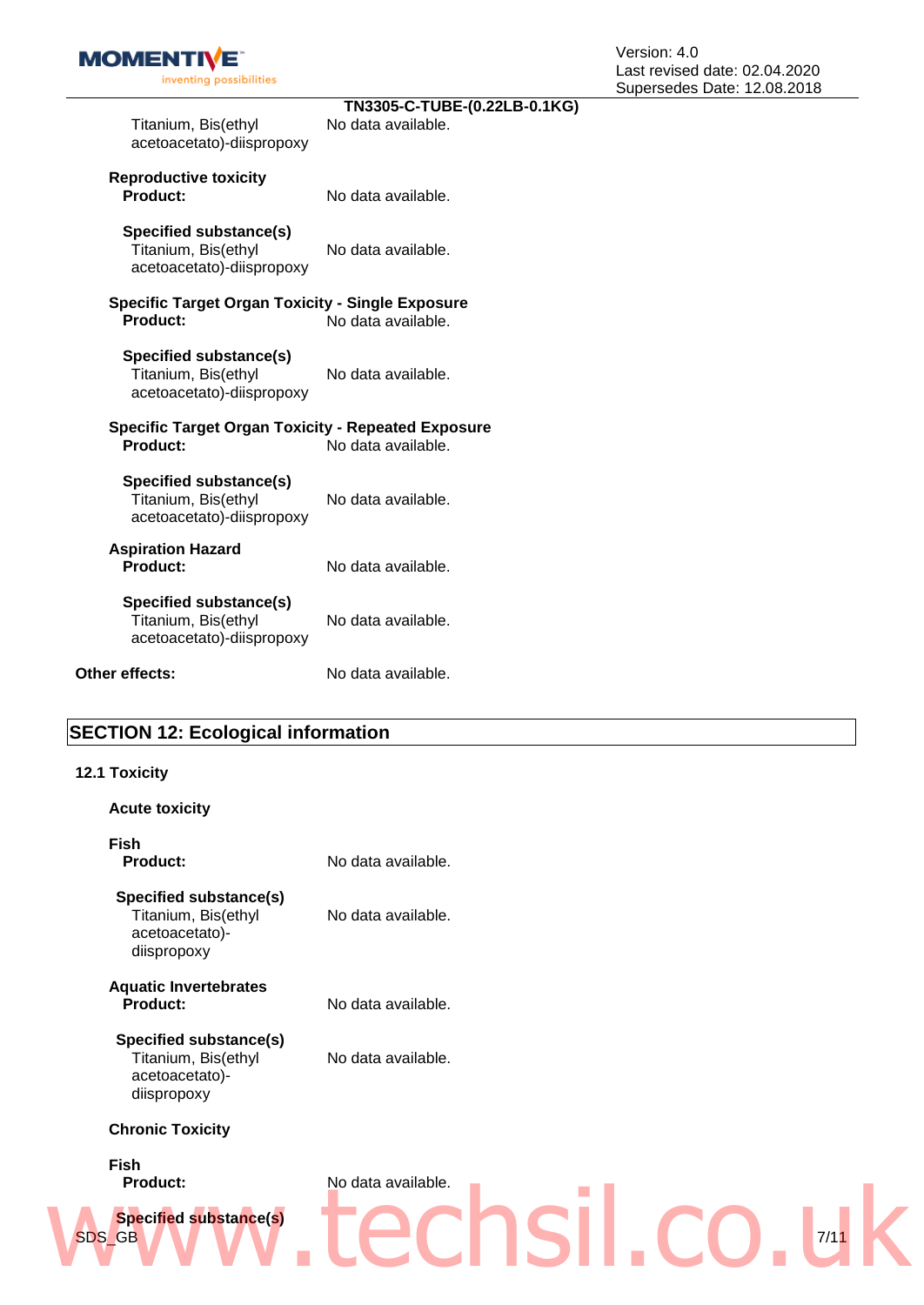**MOMENTIVE** inventing possibilities

| Titanium, Bis(ethyl<br>acetoacetato)-<br>diispropoxy                                  | TN3305-C-TUBE-(0.22LB-0.1KG)<br>No data available.                                                        |
|---------------------------------------------------------------------------------------|-----------------------------------------------------------------------------------------------------------|
| <b>Aquatic Invertebrates</b><br><b>Product:</b>                                       | No data available.                                                                                        |
| <b>Specified substance(s)</b><br>Titanium, Bis(ethyl<br>acetoacetato)-<br>diispropoxy | No data available.                                                                                        |
| <b>Toxicity to Aquatic Plants</b><br><b>Product:</b>                                  | No data available.                                                                                        |
| Specified substance(s)<br>Titanium, Bis(ethyl<br>acetoacetato)-<br>diispropoxy        | No data available.                                                                                        |
| 12.2 Persistence and Degradability                                                    |                                                                                                           |
| <b>Biodegradation</b><br><b>Product:</b>                                              | No data available.                                                                                        |
| Specified substance(s)<br>Titanium, Bis(ethyl<br>acetoacetato)-diispropoxy            | No data available.                                                                                        |
| <b>BOD/COD Ratio</b><br><b>Product</b>                                                | No data available.                                                                                        |
| Specified substance(s)<br>Titanium, Bis(ethyl<br>acetoacetato)-diispropoxy            | No data available.                                                                                        |
| 12.3 Bioaccumulative potential<br>Product:                                            | No data available                                                                                         |
| Specified substance(s)<br>Titanium, Bis(ethyl<br>acetoacetato)-diispropoxy            | No data available.                                                                                        |
| 12.4 Mobility in soil:<br>Titanium, Bis(ethyl<br>acetoacetato)-diispropoxy            | No data available.<br>Known or predicted distribution to environmental compartments<br>No data available. |
| 12.5 Results of PBT and vPvB                                                          | No data available.                                                                                        |
| assessment:<br>Titanium, Bis(ethyl acetoacetato)-<br>diispropoxy                      | No data available.                                                                                        |
| 12.6 Other adverse effects:                                                           | No data available.                                                                                        |
|                                                                                       |                                                                                                           |

#### **SECTION 13: Disposal considerations**

#### **13.1 Waste treatment methods**

# $SDS_GGB$  and  $N$  and  $N$  and  $N$  and  $N$  and  $N$  and  $N$  and  $N$  and  $N$  and  $N$  and  $N$  and  $N$  and  $N$  and  $N$  and  $N$  and  $N$  and  $N$  and  $N$  and  $N$  and  $N$  and  $N$  and  $N$  and  $N$  and  $N$  and  $N$  and  $N$  and  $N$  and  $N$ www.techsil.co.uk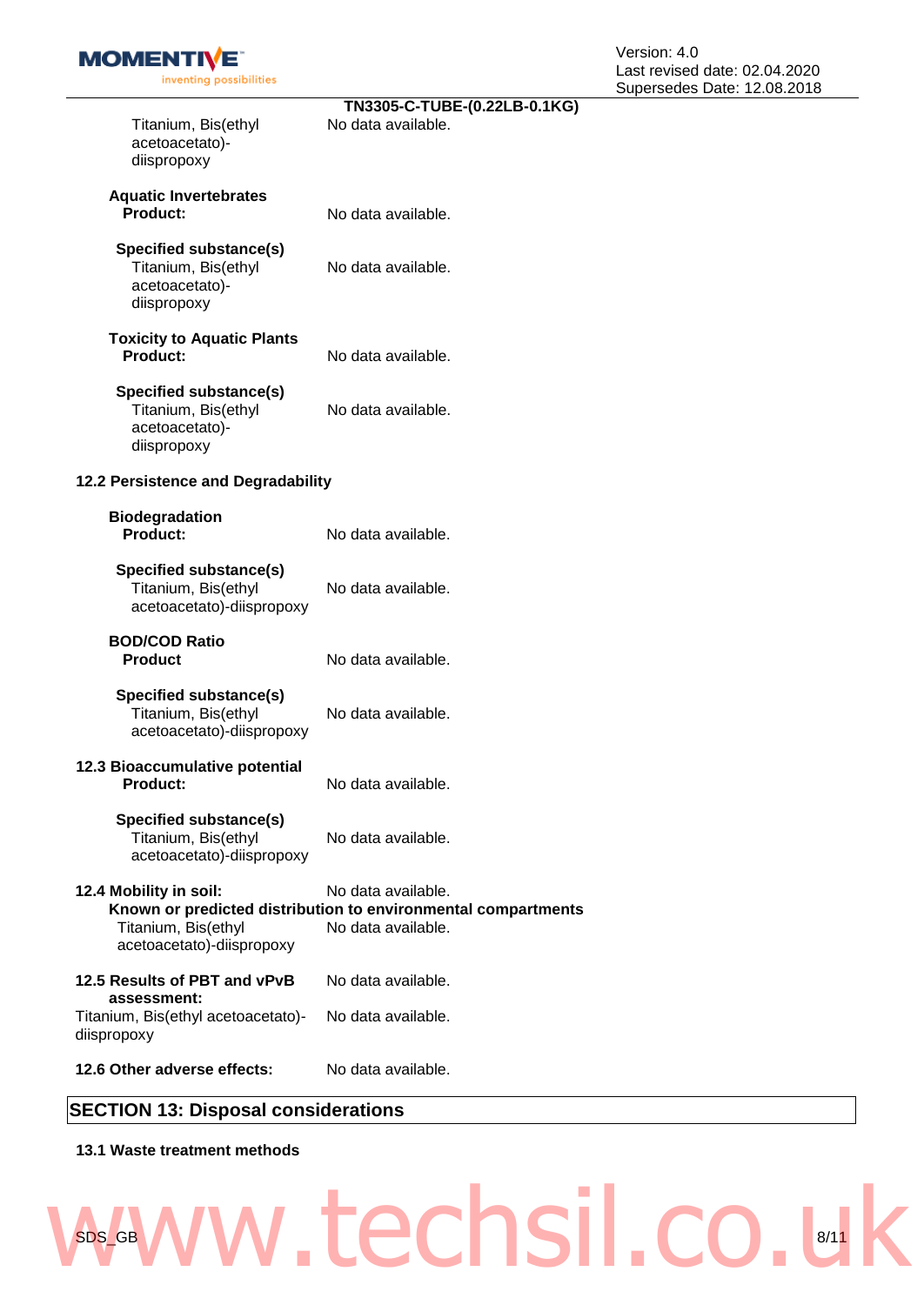

#### **SECTION 14: Transport information**

#### **ADR**

Not regulated.

#### **ADN**

Not regulated.

#### **RID**

Not regulated.

#### **IMDG**

Not regulated.

#### **IATA**

Not regulated.

| 14.6 Special precautions for user: | This product is not regarded as dangerous goods according to the<br>national and international regulations on the transport of<br>dangerous goods. Protect from moisture. Keep away from food,<br>foodstuff, acids and bases. keep away from odour sensitive<br>materials |
|------------------------------------|---------------------------------------------------------------------------------------------------------------------------------------------------------------------------------------------------------------------------------------------------------------------------|
|                                    |                                                                                                                                                                                                                                                                           |

**14.7 Transport in bulk according to Annex II of MARPOL and the IBC Code**:

Not applicable

#### **SECTION 15: Regulatory information**

**15.1 Safety, health and environmental regulations/legislation specific for the substance or mixture:**

#### **EU Regulations**

**Regulation (EC) No. 2037/2000 Substances that deplete the ozone layer:** none

**Regulation (EC) No. 850/2004 on persistent organic pollutants:** none

**Regulation (EC) No. 649/2012 Import and export of dangerous chemicals:** none

**Regulation (EC) No. 1907/2006, REACH Annex XIV Substances subject to authorisation, as amended:**  none

**EU. REACH Candidate List of Substances of Very High Concern for Authorization (SVHC):**  none

**Regulation (EC) No. 1907/2006 Annex XVII Substances subject to restriction on marketing and use:**  none www.techsil.co.uk

 $SDS_GGB$  and  $N$  and  $N$  and  $N$  and  $N$  and  $N$  and  $N$  and  $N$  and  $N$  and  $N$  and  $N$  and  $N$  and  $N$  and  $N$  and  $N$  and  $N$  and  $N$  and  $N$  and  $N$  and  $N$  and  $N$  and  $N$  and  $N$  and  $N$  and  $N$  and  $N$  and  $N$  and  $N$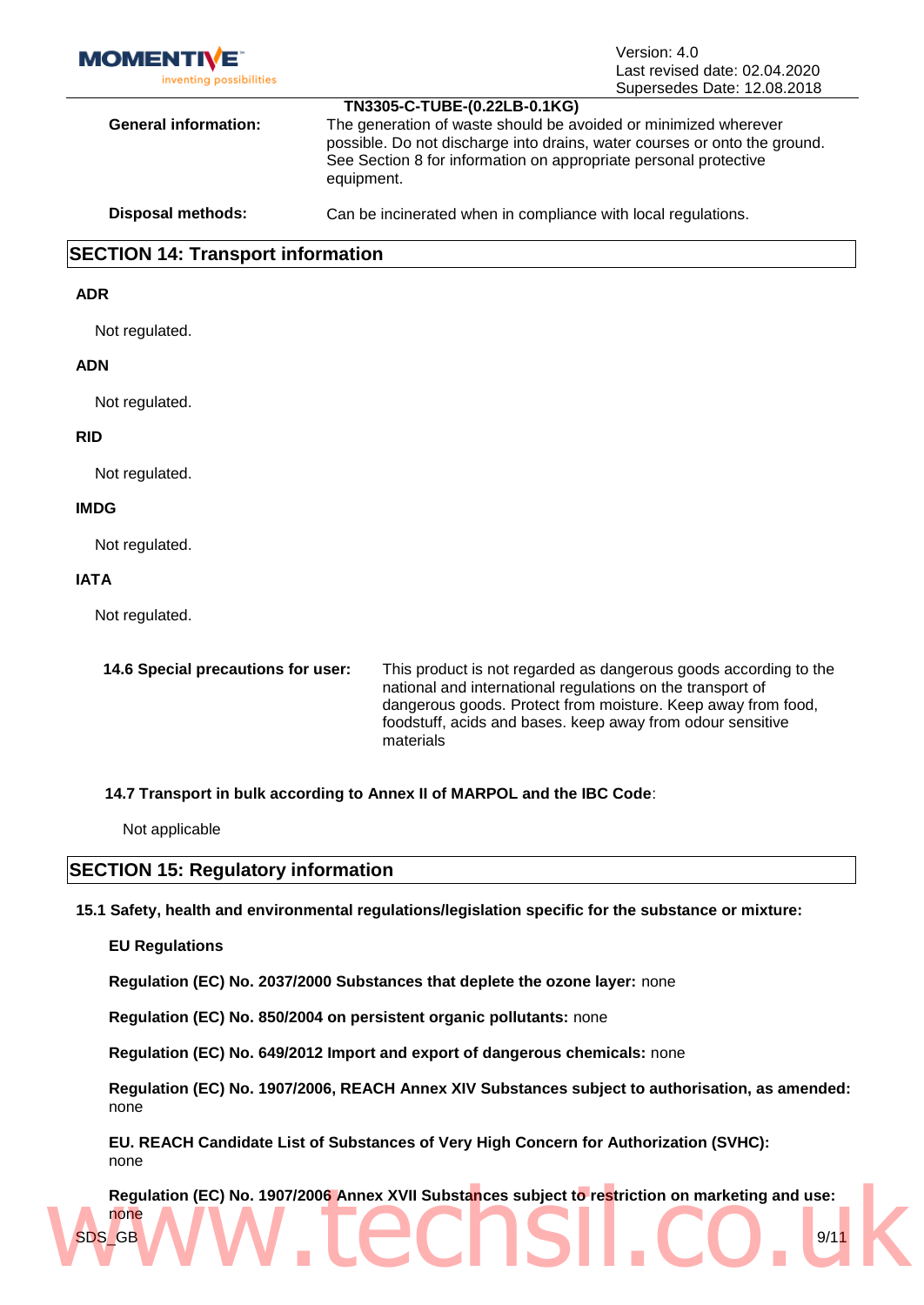#### **TN3305-C-TUBE-(0.22LB-0.1KG)**

**Directive 2004/37/EC on the protection of workers from the risks related to exposure to carcinogens and mutagens at work.:** none

**Directive 92/85/EEC: on the safety and health of pregnant workers and workers who have recently given birth or are breast feeding.:** none

**Directive 2012/18/EU (Seveso III): on the control of major accident hazards involving dangerous substances:** none

**EU. Regulation No. 166/2006 PRTR (Pollutant Release and Transfer Registry), Annex II: Pollutants:**  none

**Directive 98/24/EC on the protection of workers from the risks related to chemical agents at work:**  none

**15.2 Chemical safety assessment:**

**Inventory Status**

No Chemical Safety Assessment has been carried out.

| <b>Illy ellioly</b> Status               |                                                                                                                                                                                                                                                                                                                                                                                                         |                            |
|------------------------------------------|---------------------------------------------------------------------------------------------------------------------------------------------------------------------------------------------------------------------------------------------------------------------------------------------------------------------------------------------------------------------------------------------------------|----------------------------|
| Australia AICS:                          | n (Negative listing)                                                                                                                                                                                                                                                                                                                                                                                    | Remarks: None.             |
| <b>EU EINECS List:</b>                   | y (positive listing)                                                                                                                                                                                                                                                                                                                                                                                    | Remarks: None.             |
| Japan (ENCS) List:                       | y (positive listing)                                                                                                                                                                                                                                                                                                                                                                                    | Remarks: None.             |
| China Inv. Existing Chemical             | y (positive listing)                                                                                                                                                                                                                                                                                                                                                                                    | Remarks: None.             |
| Substances:                              |                                                                                                                                                                                                                                                                                                                                                                                                         |                            |
| Korea Existing Chemicals Inv.<br>(KECI): | y (positive listing)                                                                                                                                                                                                                                                                                                                                                                                    | Remarks: None.             |
| Canada DSL Inventory List:               | n (Negative listing)                                                                                                                                                                                                                                                                                                                                                                                    | Remarks: None.             |
| Canada NDSL Inventory:                   | n (Negative listing)                                                                                                                                                                                                                                                                                                                                                                                    | Remarks: None.             |
| Philippines PICCS:                       | y (positive listing)                                                                                                                                                                                                                                                                                                                                                                                    | Remarks: None.             |
| US TSCA Inventory:                       | y (positive listing)                                                                                                                                                                                                                                                                                                                                                                                    | Remarks: On TSCA Inventory |
| <b>Taiwan Chemical Substance</b>         | y (positive listing)                                                                                                                                                                                                                                                                                                                                                                                    | Remarks: None.             |
| Inventory:                               |                                                                                                                                                                                                                                                                                                                                                                                                         |                            |
| REACH:                                   | If purchased from Momentive<br>Performance Materials GmbH<br>in Leverkusen, Germany, all<br>substances in this product<br>have been registered by<br>Momentive Performance<br>Materials GmbH or upstream<br>in our supply chain or are<br>exempt from registration under<br>Regulation (EC) No 1907/2006<br>(REACH). For polymers, this<br>includes the constituent<br>monomers and other<br>reactants. | Remarks: None.             |

#### **SECTION 16: Other information**

| <b>Revision Information:</b>                       | Not relevant.      |
|----------------------------------------------------|--------------------|
| Key literature references and<br>sources for data: | No data available. |

#### **Wording of the H-statements in section 2 and 3**

| . .<br>H <sub>226</sub><br>H319<br>H336 | Flammable liquid and vapor.<br>Causes serious eye irritation.<br>May cause drowsiness or dizziness. |
|-----------------------------------------|-----------------------------------------------------------------------------------------------------|
| <b>SDS GB</b>                           | 10/1 <sup>1</sup>                                                                                   |